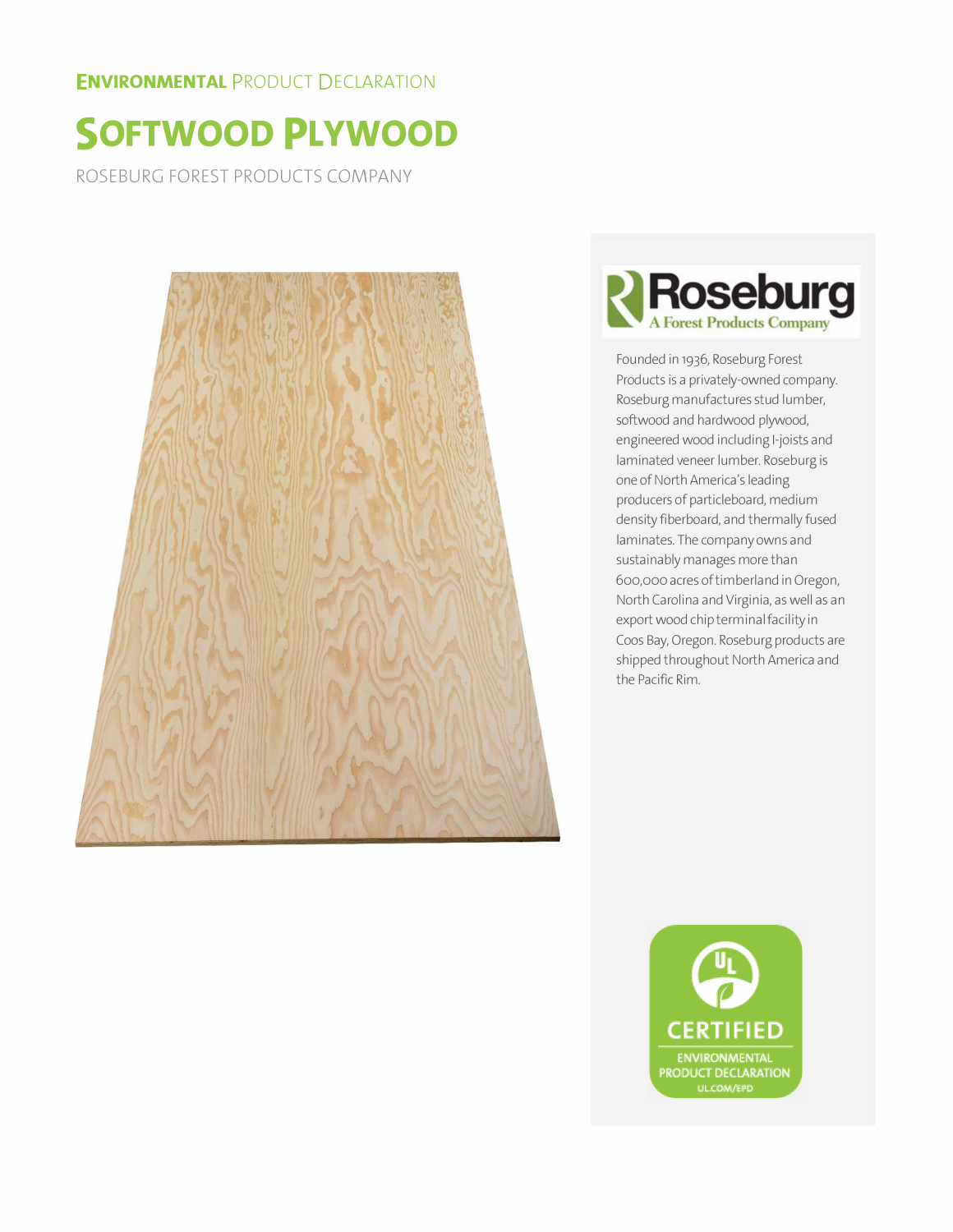### **ENVIRONMENTAL PRODUCT DECLARATION**





**SOFTWOOD PLYWOOD According to ISO 14025, ISO 21930:2007 and EN 15804**

This declaration is an environmental product declaration (EPD) in accordance with ISO 14025. EPDs rely on Life Cycle Assessment (LCA) to provide information on a number of environmental impacts of products over their life cycle. Exclusions: EPDs do not indicate that any environmental or social performance benchmarks are met, and there may be impacts that they do not encompass. LCAs do not typically address



the site-specific environmental impacts of raw material extraction, nor are they meant to assess human health toxicity. EPDs can complement but cannot replace tools and certifications that are designed to address these impacts and/or set performance thresholds – e.g. Type 1 certifications, health assessments and declarations, environmental impact assessments, etc. Accuracy of Results: EPDs regularly rely on estimations of impacts, and the level of accuracy in estimation of effect differs for any particular product line and reported impact. Comparability: EPDs are not comparative assertions and are either not comparable or have limited comparability when they cover different life cycle stages, are based on different product category rules or are missing relevant environmental impacts. EPDs from different programs may not be comparable.

| <b>IPROGRAM OPERATOR</b>                                                                                        | <b>UL Environment</b>                                                                                                   |                                                                                                                                                                                                                    |  |  |  |  |  |
|-----------------------------------------------------------------------------------------------------------------|-------------------------------------------------------------------------------------------------------------------------|--------------------------------------------------------------------------------------------------------------------------------------------------------------------------------------------------------------------|--|--|--|--|--|
| <b>DECLARATION HOLDER</b>                                                                                       | <b>Roseburg Forest Products</b>                                                                                         |                                                                                                                                                                                                                    |  |  |  |  |  |
| <b>DECLARATION NUMBER</b>                                                                                       | 4786969381.102.1                                                                                                        |                                                                                                                                                                                                                    |  |  |  |  |  |
| <b>DECLARED PRODUCT</b>                                                                                         | Softwood Plywood                                                                                                        |                                                                                                                                                                                                                    |  |  |  |  |  |
| <b>IREFERENCE PCR</b>                                                                                           |                                                                                                                         | FPInnovations: 2015. Product Category Rules (PCR) for preparing an Environmental<br>Declaration for North American Structural and Architectural Wood Products, Version 2<br>(UN CPC 31, NAICS 321), June 18, 2015. |  |  |  |  |  |
| <b>DATE OF ISSUE</b>                                                                                            | June 6, 2018                                                                                                            |                                                                                                                                                                                                                    |  |  |  |  |  |
| <b>PERIOD OF VALIDITY</b>                                                                                       | 5 Years                                                                                                                 |                                                                                                                                                                                                                    |  |  |  |  |  |
|                                                                                                                 | Product definition and information about building physics<br>Information about basic material and the material's origin |                                                                                                                                                                                                                    |  |  |  |  |  |
|                                                                                                                 | Description of the product's manufacture                                                                                |                                                                                                                                                                                                                    |  |  |  |  |  |
| ICONTENTS OF THE<br><b>DECLARATION</b>                                                                          | Indication of product processing                                                                                        |                                                                                                                                                                                                                    |  |  |  |  |  |
|                                                                                                                 | Information about the in-use conditions                                                                                 |                                                                                                                                                                                                                    |  |  |  |  |  |
|                                                                                                                 | Life cycle assessment results                                                                                           |                                                                                                                                                                                                                    |  |  |  |  |  |
|                                                                                                                 | Testing results and verifications                                                                                       |                                                                                                                                                                                                                    |  |  |  |  |  |
| The PCR review was conducted by:                                                                                |                                                                                                                         | <b>PCR Peer Review Panel</b>                                                                                                                                                                                       |  |  |  |  |  |
|                                                                                                                 |                                                                                                                         | Chair: Thomas P. Gloria                                                                                                                                                                                            |  |  |  |  |  |
|                                                                                                                 |                                                                                                                         | <b>Industrial Ecology Consultants</b>                                                                                                                                                                              |  |  |  |  |  |
| 14025 by Underwriters Laboratories                                                                              | This declaration was independently verified in accordance with ISO                                                      | Grant R. Martin                                                                                                                                                                                                    |  |  |  |  |  |
| $\Box$ INTERNAL                                                                                                 | $\boxtimes$ EXTERNAL                                                                                                    | Grant R. Martin, UL Environment                                                                                                                                                                                    |  |  |  |  |  |
| This life cycle assessment was independently verified in<br>accordance with ISO 14044 and the reference PCR by: |                                                                                                                         | Howard Storing                                                                                                                                                                                                     |  |  |  |  |  |
|                                                                                                                 |                                                                                                                         | Thomas Gloria, Industrial Ecology Consultants                                                                                                                                                                      |  |  |  |  |  |

This EPD conforms with ISO 21930:2007 & EN 15804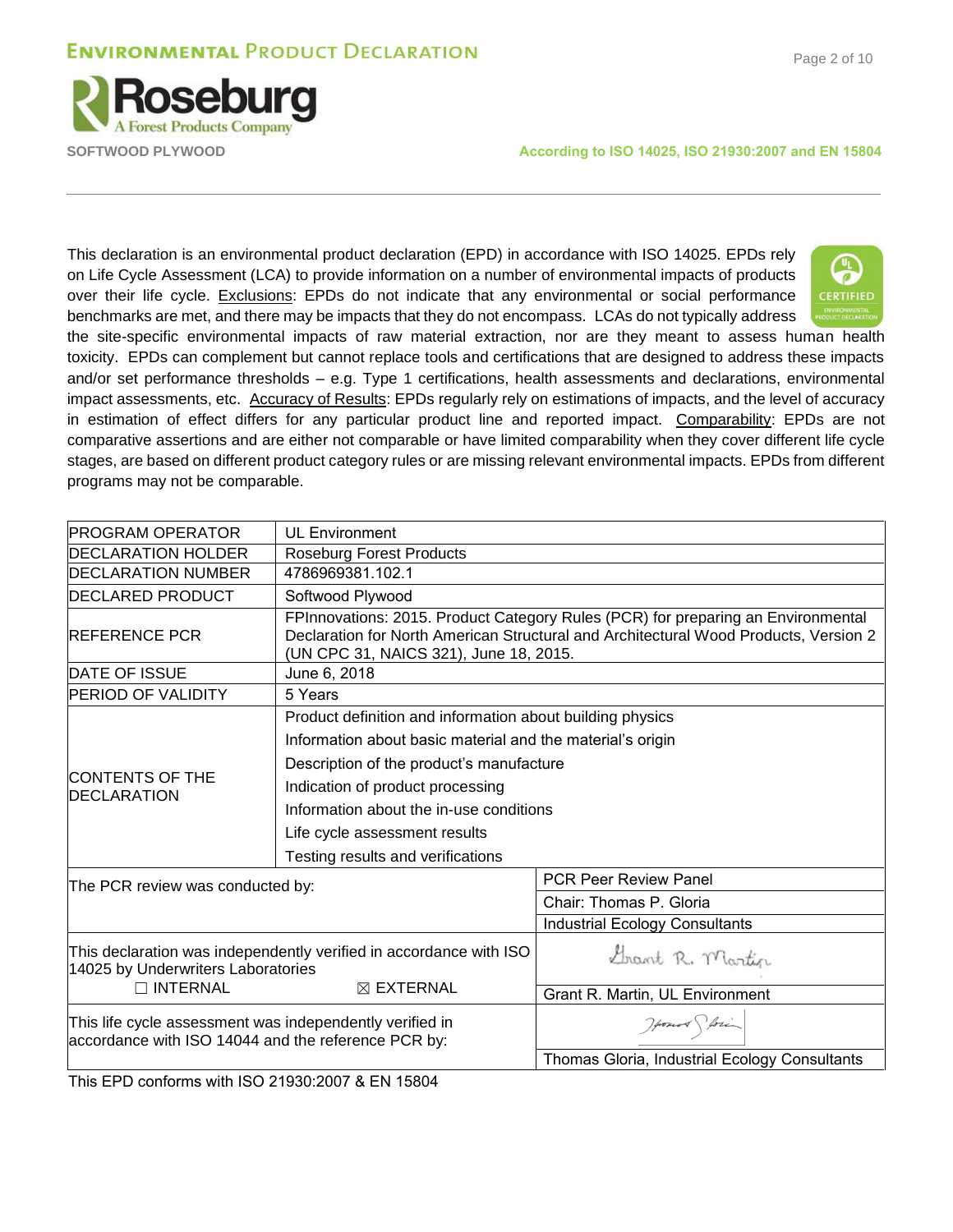

#### **Foreword**

This Type III environmental declaration is developed according to ISO 21930 and 14025 for softwood plywood (SWPW). This EPD reports environmental impacts based on established life cycle impact assessment methods. The reported environmental impacts are estimates, and their level of accuracy may differ for a particular product line and reported impact. LCAs do not generally address site-specific environmental issues related to resource extraction or toxic effects of products on human health. Unreported environmental impacts include (but are not limited to) factors attributable to human health, land use change and habitat destruction. Forest certification systems and government regulations address some of these issues. The product in this EPD conforms to ASTM D9-09ae1. EPDs do not report product environmental performance against any benchmark.

Type III environmental product declarations intended for business-to-consumer communication shall be available to the consumer at the point of purchase (ISO 14025:2006, 9.2.2).

#### **Product System**

#### **Product Description**

Roseburg's SWPW is manufactured in Dillard, Riddle, and Coquille, Oregon in a variety of dimensions, species, and grades. Some of the veneer is produced in Weed, California. Primary application categories of SWPW include sheathing, underlayment, concrete forming, overlay, siding, sanded, and touch-sanded panels for industrial applications such as furniture and cabinetry. These panels go into a variety of applications based on their properties and desired end use. The 2014 production data used in this EPD considers all SWPW produced during the year and is therefore weighted based on material output. The production data used in this EPD is presented in cubic meters, but includes the following possible dimensions:

- Lengths: 8', 9', 10'
- $\bullet$  Widths: 4', 5'
- Thicknesses: 1/4" to 1-1/8"

The primary species used in Roseburg's SWPW is Douglas-fir; other species include radiata pine, and western species like larch and hem fir. Douglas-fir is abundant in the Pacific Northwest, where the majority of Roseburg's log and veneer supply originate.

#### **Application and Technical Data**

In North America, SWPW is applicable in a variety of end uses, including underlayment, sheathing, siding, concrete forming, and industrial applications for residential and non-residential properties.

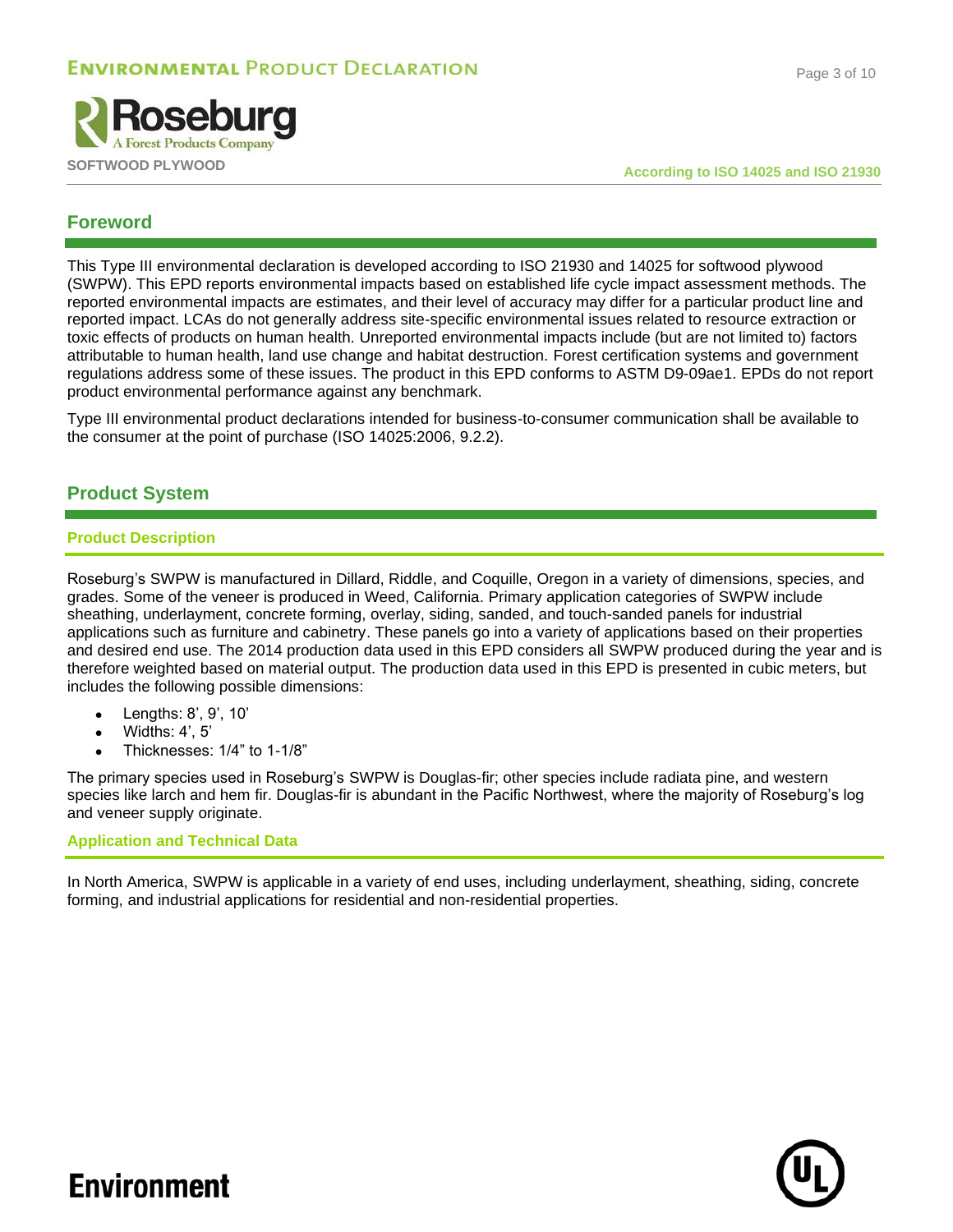**Finish End** 

Skinner saws

Patch line Rough saw

Sander

Packaging  $\bullet$  Banding

Tagging

Stenciling



#### **Production**

The upstream forest operations include forest management, logging, planting, and loading the harvested roundwood onto a truck. The roundwood is then transported from the forest road to the mill. The logs are lathed with a rotating drive to the necessary dimensional specifications. Next, the veneer is dried and cross-laminated to form plywood panels that meet or exceed a variety of grades and performance standards. The veneered softwood plywood is sent to the press and cured. Further finishing including trimming, patching, and sanding may occur depending on the final product being manufactured. Finally, the product is packaged for shipping. All of these processes require electricity, fuels, and wood inputs as biomass fuel.

### **Methodology of the Underlying LCA**

#### **Declared Unit**

The declared unit is 1  $m<sup>2</sup>$  of SWPW with a thickness of 3/8 in (9.53 mm). This corresponds to a reference flow of 4.71 oven-dry kilograms. SWPW produced in North America is understood to have some moisture in the product, while the oven-dry unit of measures contains no moisture. The average moisture content of softwood plywood is 5-8% (wet basis). The composition of the softwood plywood is shown in [Table 1.](#page-3-0)

#### **Table 1: Material composition**

<span id="page-3-0"></span>

| <b>Material</b>              | <b>Mass (oven-</b><br>dry basis) [kg] | <b>Mass</b><br>$[\%]$ |
|------------------------------|---------------------------------------|-----------------------|
| Softwood plywood             | 4.38                                  | $92 - 97%$            |
| Phenol<br>formaldehyde resin | 0.165                                 | $3 - 5%$              |
| Primer                       | $0 - 0.0471$                          | $0 - 1%$              |
| Sealer                       | $0 - 0.0236$                          | $0 - 0.5%$            |
| Medium density<br>overlay    | $0 - 0.0471$                          | $0 - 1%$              |



**Figure 1: Cradle-to-gate product system for softwood plywood**

No hazardous materials are contained in, or result from the production of, any of the products assessed in this study.

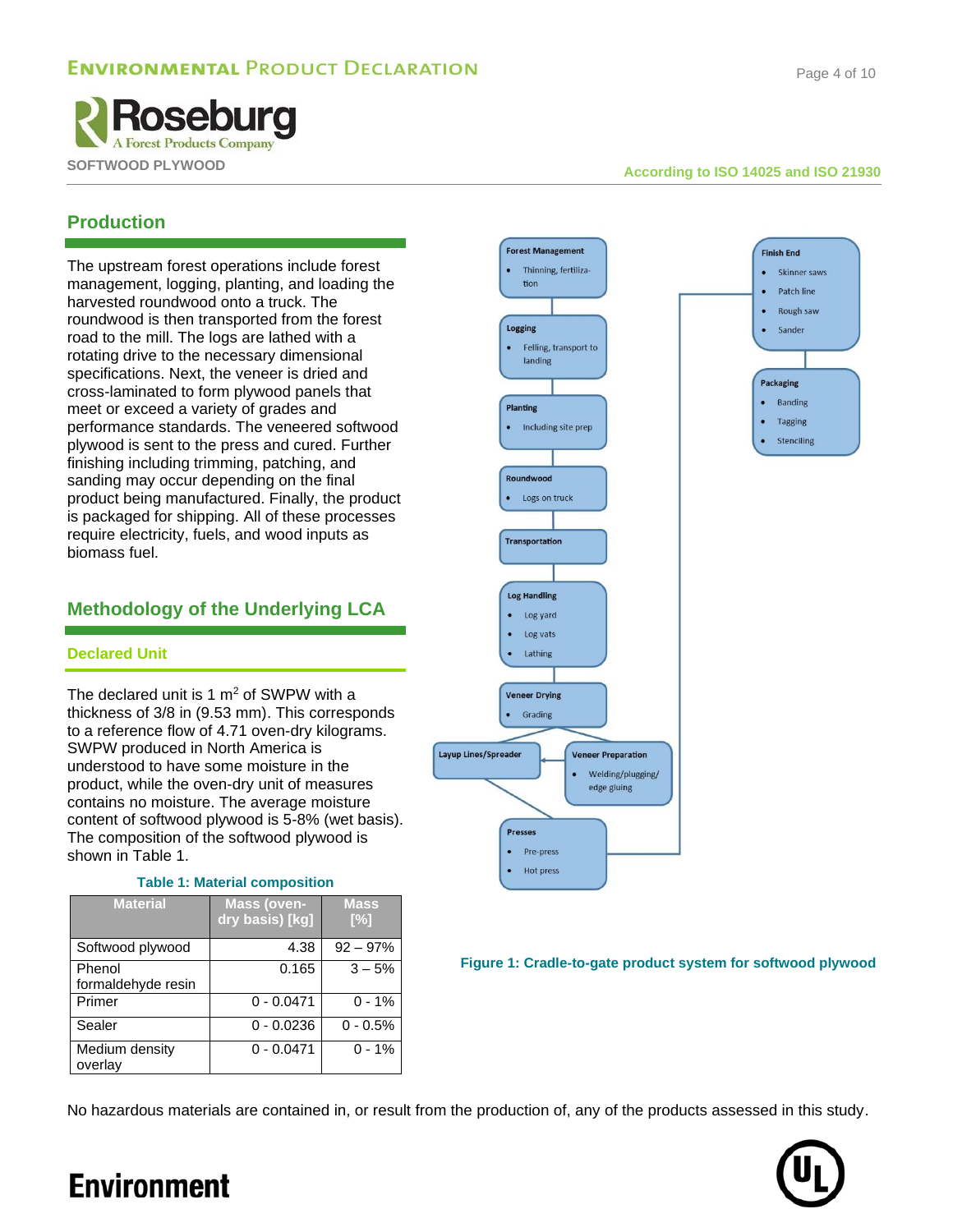

#### **System Boundaries**

As shown in [Figure 2,](#page-4-0) the cradle-to-gate system boundary includes the extraction of raw materials and processing; the transportation of raw materials, secondary materials, and any fuels from the extraction site to the manufacturing site; and the manufacturing of the wood construction product, including any necessary packaging. All other life cycle stages are excluded from the analysis, denoted by MND or "module not declared."

| PRODUCT STAGE             |           | CONSTRUCTION<br><b>PROCESS</b><br>STAGE |           | <b>USE STAGE</b>                                           |           |             |        |             | <b>END OF LIFE STAGE</b> |                            |                             |                                  |                |                     |                |
|---------------------------|-----------|-----------------------------------------|-----------|------------------------------------------------------------|-----------|-------------|--------|-------------|--------------------------|----------------------------|-----------------------------|----------------------------------|----------------|---------------------|----------------|
| material<br>Viddns<br>Raw | Transport | Manufacturing                           | Transport | uction<br>installation<br>88<br>خه<br>٥<br>onstr<br>ğ<br>ں | ٩ë        | Maintenance | Repair | Replacement | Refurbishment            | Operational<br>₫<br>energy | Operational<br>åsn<br>water | construction<br>demolition<br>డి | Transport      | processing<br>Waste | Disposal       |
| A1                        | А2        | A3                                      | A4        | А5                                                         | <b>B1</b> | <b>B2</b>   | B3     | <b>B4</b>   | <b>B5</b>                | <b>B6</b>                  | B7                          | C <sub>1</sub>                   | C <sub>2</sub> | C3                  | C <sub>4</sub> |
| х                         | х         | Х                                       | MND       | MND                                                        | MND       | MND         | MND    | MND         | <b>MND</b>               | MND                        | MND                         | <b>MND</b>                       | <b>MND</b>     | <b>MND</b>          | MND            |

**Figure 2: Life cycle stages of wood products (those included are marked with an 'x')**

#### <span id="page-4-0"></span>**Cut-off Rules**

The cut-off criteria for flows to be considered within the system boundary are as follows:

- Mass in case of insufficient data or data gaps, flows less than 1% of the cumulative mass of a unit process may be excluded, provided its environmental relevance is minor;
- Energy in case of insufficient data or data gaps, flows less than 1% of the cumulative energy of a unit process may be excluded, provided its environmental relevance is minor;
- Environmental relevance if a flow meets the above two criteria, but is determined to contribute 2% or more to the selected impact categories of the products underlying the EPD, based on a sensitivity analysis, it is included within the system boundary.
- At least 95% of the total mass and energy flows of all the modules involved in the system boundary of the underlying LCA shall be included and the life cycle impact data shall contain at least 95% of all elementary flows that contribute to each of the declared category indicators.

No cut-off criteria had to be applied for this study.

#### **Background Data**

Background data for upstream and downstream data are representative of the years 2010 to 2016 and were obtained from the GaBi 2017 databases (thinkstep, 2017).

#### **Data Quality**

**Environment** 

All primary data obtained from Roseburg, which covers process inputs and outputs as well as those for any on-site cogeneration or boiler processes, are considered to be very good. The most significant background datasets used, those for forestry operations and energy, are considered to be good as they are technologically, geographically, and



#### Page 5 of 10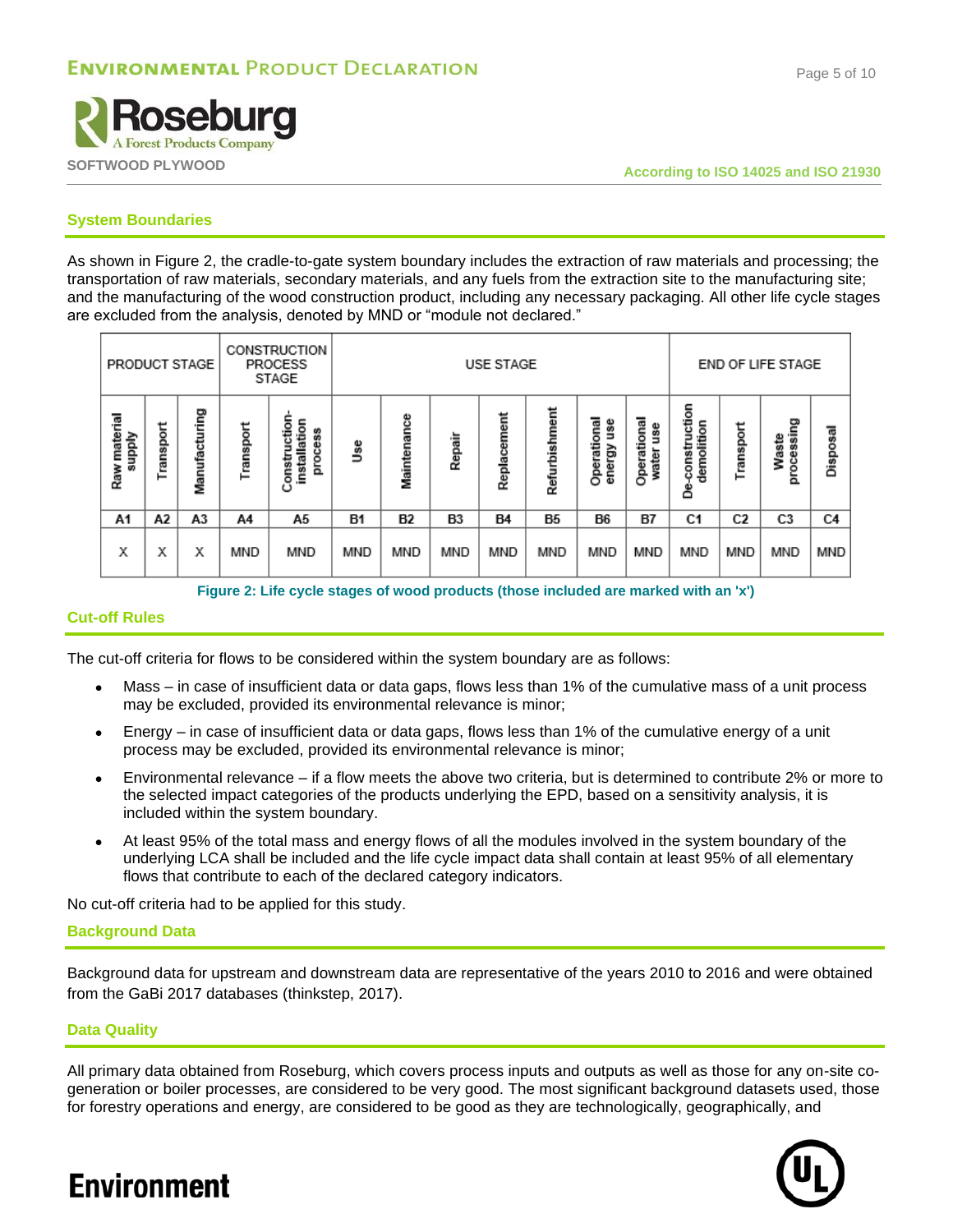



temporally relevant. It should be noted that forestry operations data come from the USLCI database and are the best available, though they are more than 10 years old.

#### **Period under Review**

This study is intended to represent production for the year 2014.

#### **Region under Review**

SWPW production occurs Dillard, Riddle, and Coquille, Oregon. Dried veneer is also produced in Weed, California.

#### **Treatment of Biogenic Carbon**

As the system boundary of this study is cradle-to-gate, biogenic carbon emissions were excluded from the global warming potential results, in accordance with the PCR.

Carbon sequestered in the wood product at its end-of-life was not included in the global warming potential calculations as it was outside the system boundary of the study. Estimates of the expected carbon sequestration for average use and end-of-life treatment is provided in the Additional Information section.

#### **Allocation**

Multi-output allocation generally follows the requirements of ISO 14044, Section 4.3.4.2. The method of multi-output allocation was determined based on the requirements and guidance of ISO 14044:2006, clause 4.3.4, and additionally considers the following as per the PCR:

*"Allocation of multi-output processes should be based on physical properties (e.g., mass or volume) when the main product and co-products generate more or less the same revenues, i.e., when the difference in revenue from a main product and co-products is low. However, if the difference in revenues between the main product and co-products from a multi-output process is more than 10%, allocation shall be based on the revenue and the deviation from the physical allocation shall be substantiated and readily available for critical review of the LCA study. In all cases, material inherent properties such as biogenic carbon, water, and energy content are allocated according to their physical flows, i.e., by mass."* 

This allocation method applies both to wood waste as an output and as an input (i.e. wood waste used in particleboard manufacturing). The study found that none of the prices of the co-products exceed that of the primary product by more than 10%. Therefore, mass allocation was utilized. This method aligns with industry-average EPDs on the products under study.

#### **Comparability**

A comparison or evaluation of EPD data is only possible if all data sets to be compared are 1) created according to EN 15804 and 2) are considered in a whole building context or utilize identical defined use stage scenarios. Comparisons are only allowable when EPDs report cradle-to-grave information using a functional unit. Refer to section 5.3 of EN 15804 for further information.

#### **Life Cycle Assessment Results**

The impact categories presented represent impact potentials, i.e., they are approximations of environmental impacts that could occur if the emissions would (a) actually follow the underlying impact pathway and (b) meet certain conditions in the receiving environment while doing so. In addition, the inventory only captures that fraction of the total environmental load that corresponds to the functional unit (relative approach). LCIA results are therefore relative expressions only and do not predict actual impacts, the exceeding of thresholds, safety margins, or risks.

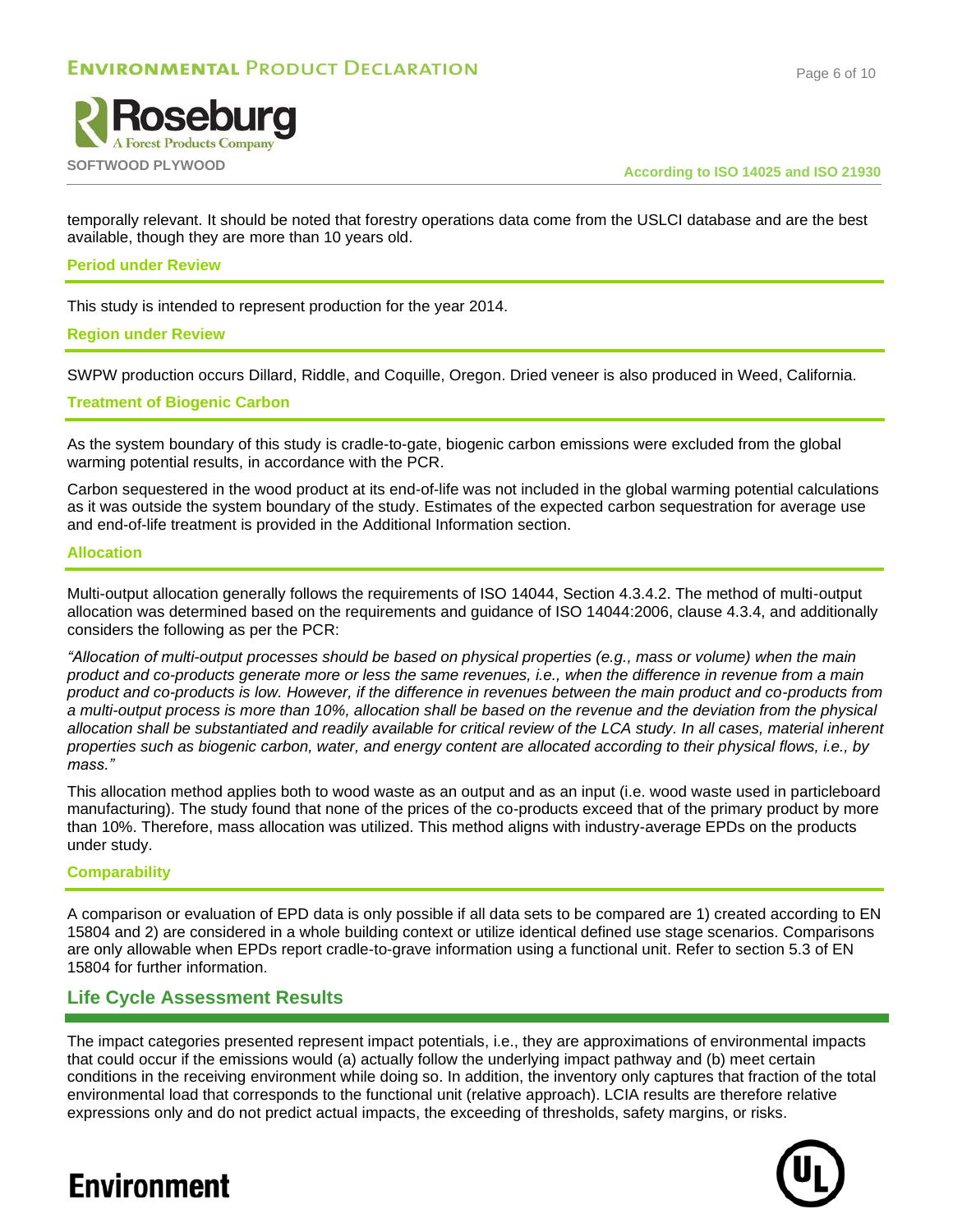

Page 7 of 10

[Table 2](#page-6-0) depicts the totals for the impact indicators, in addition to energy, resources, and waste results for 1  $m<sup>2</sup>$  of SWPW with a thickness of 3/8 in (9.53 mm). All environmental impact indicators were assessed using the TRACI 2.1 method. For SWPW, electricity from the grid, inputs to and emissions from co-generation and boiler units (site dependent), and wood and resin raw materials account for the majority of the impacts. The 'material wood' category includes both the input of veneer from external or internal sources and the input of roundwood used on site to produce veneer.

#### **Table 2: Impact category results**

<span id="page-6-0"></span>

| Unit (per $m^2$ ,<br>3/8" thick) | $A1 - A3$       |
|----------------------------------|-----------------|
|                                  |                 |
| kg CO <sub>2</sub> equiv         | 1.50            |
| kg SO <sub>2</sub> equiv         | 0.00839         |
| kg N equiv                       | 7.63E-04        |
| $kg3$ equiv                      | 0.217           |
|                                  | 8.51E-11        |
|                                  |                 |
| МJ                               | 59.6            |
| MJ                               | 29.0            |
| MJ                               | 0.886           |
| MJ                               | 4.76            |
| MJ                               | 24.9            |
|                                  |                 |
| kg                               | 1.01            |
| kg                               | 17.6            |
|                                  | 23.7            |
|                                  |                 |
| kg                               | 7.03E-08        |
| kg                               | 0.0726          |
|                                  | kg CFC-11 equiv |

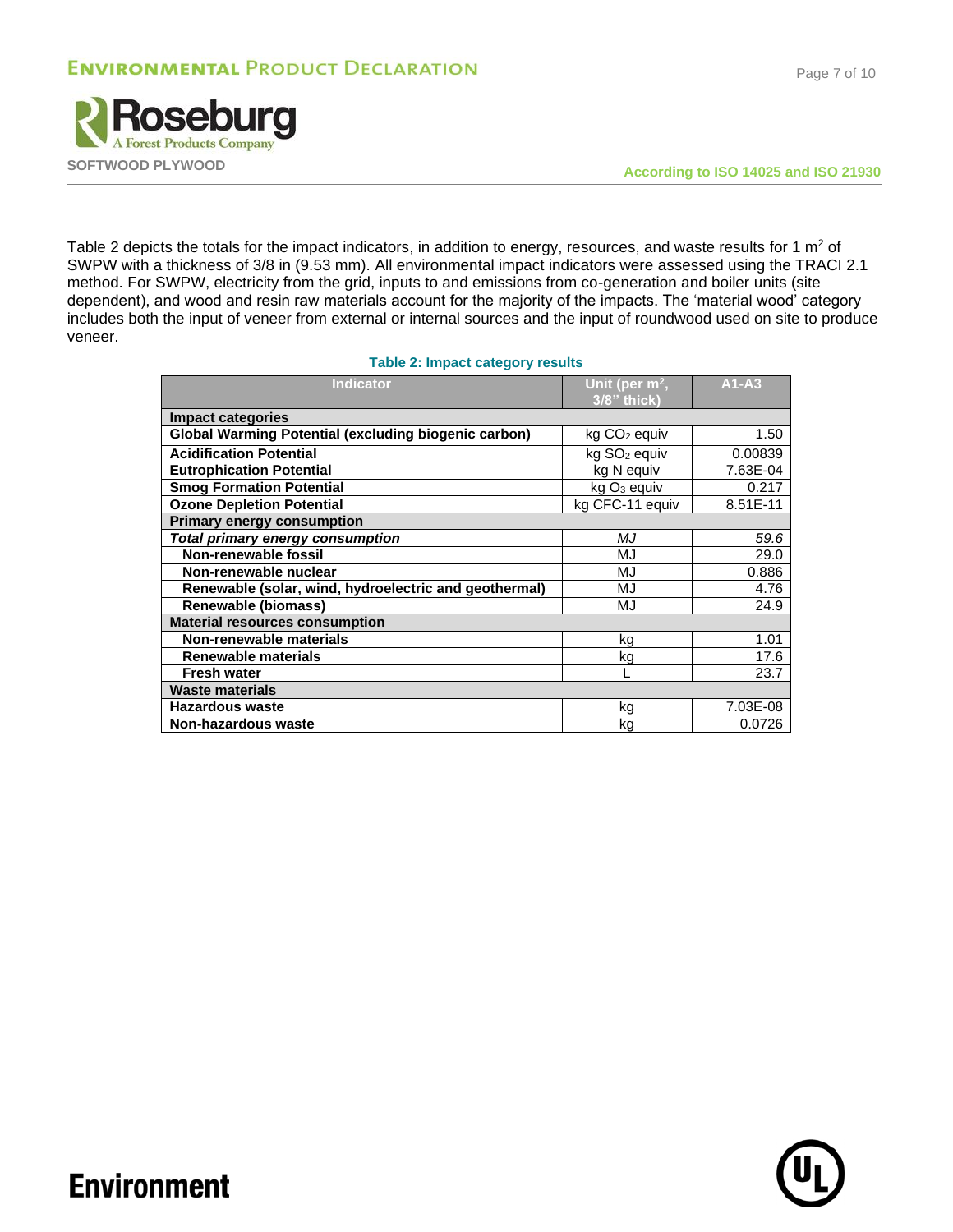### **ENVIRONMENTAL PRODUCT DECLARATION**





#### **Figure 3: Cradle-to-gate impact assessment results**

#### **Additional Environmental Information**

#### **Carbon Sequestration**

Per the PCR, the carbon stored in the product after final disposal was estimated using the B2B FPInnovations PCR Carbon Sequestration Calculator (2.18). [Table 3](#page-7-0) details the carbon dioxide that is sequestered in the product at the gate of the manufacturing stage, the total carbon dioxide and methane emissions associated with the estimated endof-life scenario provided by the calculator, and finally, the net sequestration of greenhouse gas emissions that could potentially be associated with the product. Were a cradle-to-grave system boundary used instead, this credit could be accounted for in the total GWP of the products.

<span id="page-7-0"></span>

| <b>Metric</b>    | <b>Wood</b><br>content | <b>Wood</b><br>mass | Carbon sequestered in<br>product at gate | <b>Emissions from</b><br>estimated EoL treatment |  | Sequestration, net of<br>greenhouse gas<br>emissions |  |
|------------------|------------------------|---------------------|------------------------------------------|--------------------------------------------------|--|------------------------------------------------------|--|
| <b>Unit</b>      | %                      | kg                  | $kg CO2$ -eq.                            | $kq$ CO <sub>2</sub><br>$kq$ CH <sub>4</sub>     |  | $kg CO2$ -eq.                                        |  |
| Softwood plywood | 93%                    | 4.38                | $-8.03$                                  | 0.04<br>2.55                                     |  | $-4.58$                                              |  |

#### **Table 3: Carbon storage of softwood plywood product**

#### **Conversion to m<sup>3</sup>**

The below tables present the final results per cubic meter of SWPW, as an alternate way to interpret them.

**Table 4: Impact category results, per m<sup>3</sup>**

| Indicator         | т<br>∕Unit (per m <sup>3</sup> ) | A1-A3 |
|-------------------|----------------------------------|-------|
| Impact categories |                                  |       |

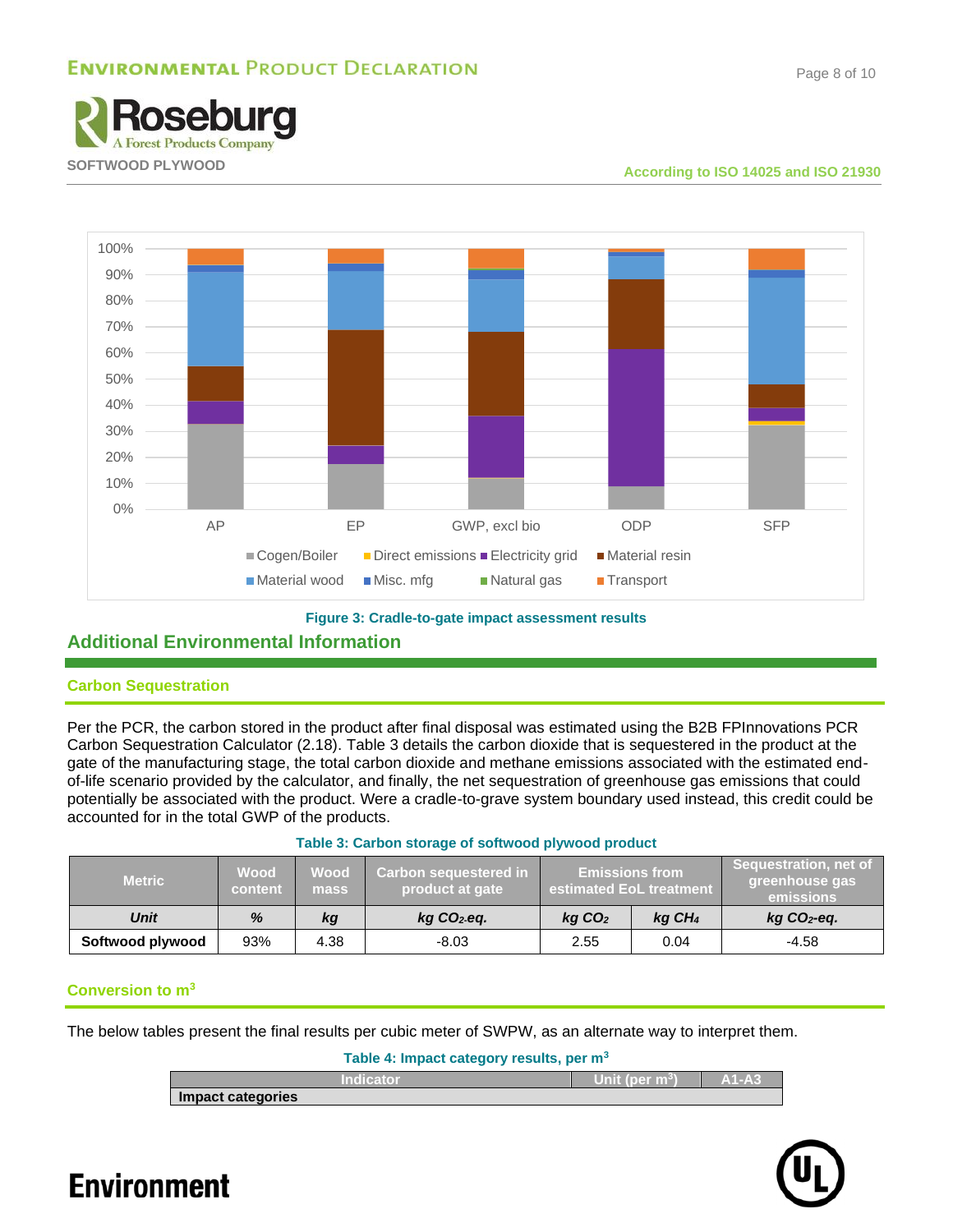

### **SOFTWOOD PLYWOOD According to ISO 14025 and ISO 21930**

| <b>Global Warming Potential (excluding biogenic carbon)</b> | kg CO <sub>2</sub> equiv | 157      |
|-------------------------------------------------------------|--------------------------|----------|
| <b>Acidification Potential</b>                              | kg SO <sub>2</sub> equiv | 0.880    |
| <b>Eutrophication Potential</b>                             | kg N equiv               | 0.0801   |
| <b>Smog Formation Potential</b>                             | kg O <sub>3</sub> equiv  | 22.8     |
| <b>Ozone Depletion Potential</b>                            | kg CFC-11 equiv          | 8.93E-09 |
| <b>Primary energy consumption</b>                           |                          |          |
| <b>Total primary energy consumption</b>                     | МJ                       | 6,250    |
| Non-renewable fossil                                        | MJ                       | 3,040    |
| Non-renewable nuclear                                       | MJ                       | 93.0     |
| Renewable (solar, wind, hydroelectric and geothermal)       | MJ                       | 499      |
| <b>Renewable (biomass)</b>                                  | MJ                       | 2,610    |
| <b>Material resources consumption</b>                       |                          |          |
| Non-renewable materials                                     | kg                       | 106      |
| <b>Renewable materials</b>                                  | kg                       | 1,850    |
| <b>Fresh water</b>                                          |                          | 2,490    |
| <b>Waste materials</b>                                      |                          |          |
| <b>Hazardous waste</b>                                      | kg                       | 7.38E-06 |
| <b>Non-hazardous waste</b>                                  | kg                       | 7.62     |

#### **Table 5: Carbon storage of SWPW product, per m<sup>3</sup>**

| <b>Metric</b>    | <b>Wood</b><br>content | Wood'<br>mass | <b>Carbon sequestered in</b> '<br>product at gate | <b>Emissions from</b><br>estimated EoL treatment |  | Sequestration, net of<br>greenhouse gas<br>emissions |
|------------------|------------------------|---------------|---------------------------------------------------|--------------------------------------------------|--|------------------------------------------------------|
| Unit             | %                      | kg            | $kg CO2$ -eq.                                     | $kq$ CO <sub>2</sub><br>$kq$ CH <sub>4</sub>     |  | $kg CO2 - eq.$                                       |
| Softwood plywood | 93%                    | 460           | -843                                              | 268<br>3.8                                       |  | -481                                                 |

#### **References**

- FPInnovations. (2015). *Product Category Rules (PCR) for preparing an Environmental Product Declaration (EPD) for North American Structural and Architectural Wood Products, Version 2.*
- FPInnovations. (n.d.). *Carbon Tool B2B*. Retrieved from https://fpinnovations.ca/ResearchProgram/environmentsustainability/epdprogram/Pages/default.aspx
- Roseburg. (2015, June 03). *Safety Data Sheet.* Retrieved from http://www.roseburg.com/UserFiles/Library/Softwood\_PlywoodSDS.pdf
- thinkstep. (2017). *GaBi LCA Database Documentation*. Retrieved from thinkstep AG: http://databasedocumentation.gabi-software.com